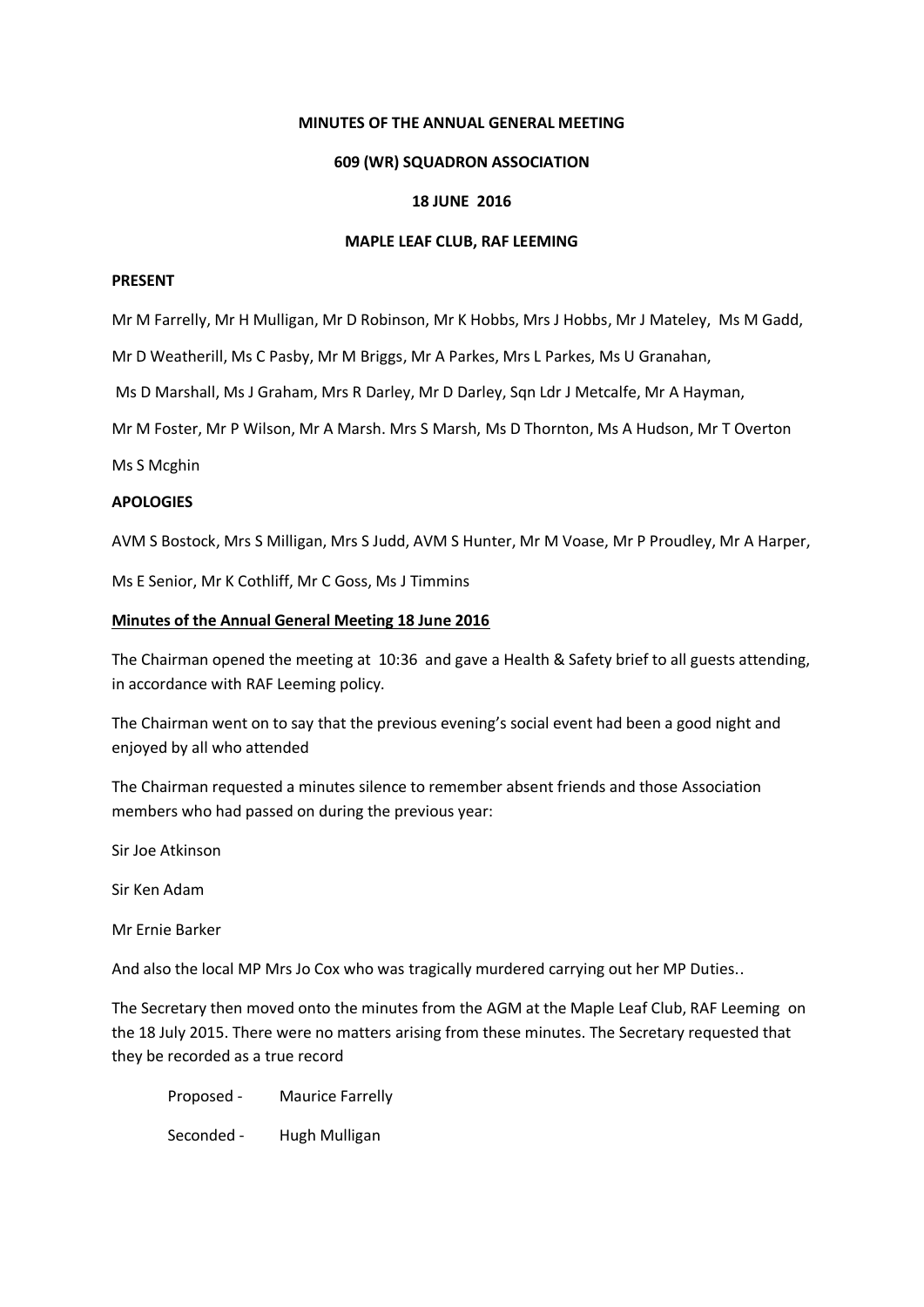# **Chairmans Report**

- The Chairman started off by advising that we were looking to repeat the Battle of Britain 75<sup>th</sup> Anniversary celebrations at the National Arboreteum on the 17 August 2016.
- The Chairman advised that the Squadron's  $80<sup>th</sup>$  Anniversary event at Leeds Bradford Airport on the 10 February went well.
- He advised that he was looking at a possible event in Leeds along with the Council to celebrate the Squadron's 80<sup>th</sup> Anniversary.
- He advised that he had recently attended a memorial event in memory of Sir Ken Adam at the National Theatre in London, resulting from that the family had donated Sir Ken's memorabilia to the Squadron.
- The Chairman advised that the Association had been invited by Wings of Memory in Belgium to attend an event at Ursel in Belgium in October, he requested Andy Marsh to look at the availability of the Station Community minibus

# *Sqn Ldr Jeff Metcalfe*

# *Chairman*

*609 (WR) Squadron Association*

# **Secretary's Report**

Began my report by saying yet again had been a fairly quiet year for the Association with the main task being organising, in conjunction with the Chairman, this year's AGM.

I went on to explain that we had had a couple of requests for information, one which was for information on Ernie Barker's time with 609 from his grandson.

I thanked the Committee and the Association members for their support and guidance over the past three years during my time as Secretary.

In finishing I requested approval from the Treasurer for funding to purchase an external hard drive so the new Secretary and I could scan all the past Minutes and Agenda's , this would enable us to have a permanent record and get rid of the paper copies which take up a lot of space and were subject to deterioration over time**. APPROVED**

*Alan Hayman QVRM VR*

*Honorary Secretary*

*609 (WR) Squadron Association*

# **Treasurer's Report**

The Treasurer reported that it was quiet on the financial front during 2014 with the expenditure being for 'run and maintain' purposes, e.g. postage and stationary, mileage costs incurred when researching a venue for the 2016 Reunion Friday night gathering and a subsidy for the lunch following the AGM of £260.02.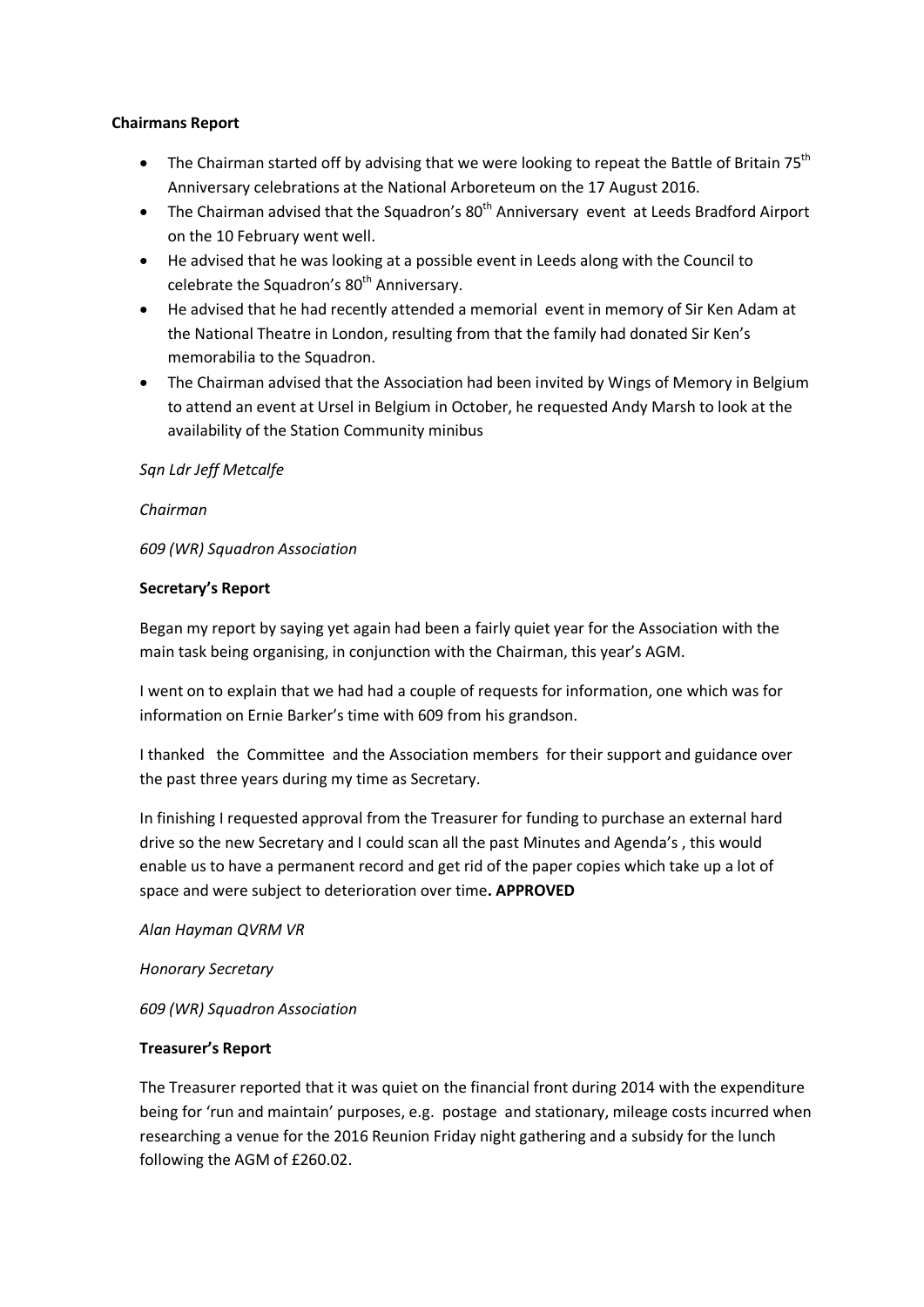We received one donation during the year of £200 from Mr Malcolm Fife who had used 609 photographs in the book he was preparing on the history of RAF Drem.

The Treasurer reported that no donations were made by the Association during the previous year.

The financial details for the year were as follows and are as at 31 December 2015.

| Total Income | £1.872.50 |
|--------------|-----------|
| Expenditure  | £1,117.02 |
| Cash at Bank | £8,339.41 |

The Treasurer reported that we had approximately 80 paying members of the Association , of whom about 75% pay their subscriptions by Direct Debit

## *Rosemary Darley*

*Honorary Treasurer*

*609 (WR) Squadron Association*

Proposed that the Treasurer be thanked for her report and that it was a true record

| Proposed | Alan Parkes        |
|----------|--------------------|
| Seconded | <b>Tom Overton</b> |

## **Belgian Report**

## **Presented by David Darley Honorary President**

The Association had contributed towards a retirement gift for General Van Callenberge of the Belgian Air Force, who for years had been an avid supporter of the Association and the Squadron

Albert la Force is well and still going strong

Conrad is working with Wings of Memory in Belgium.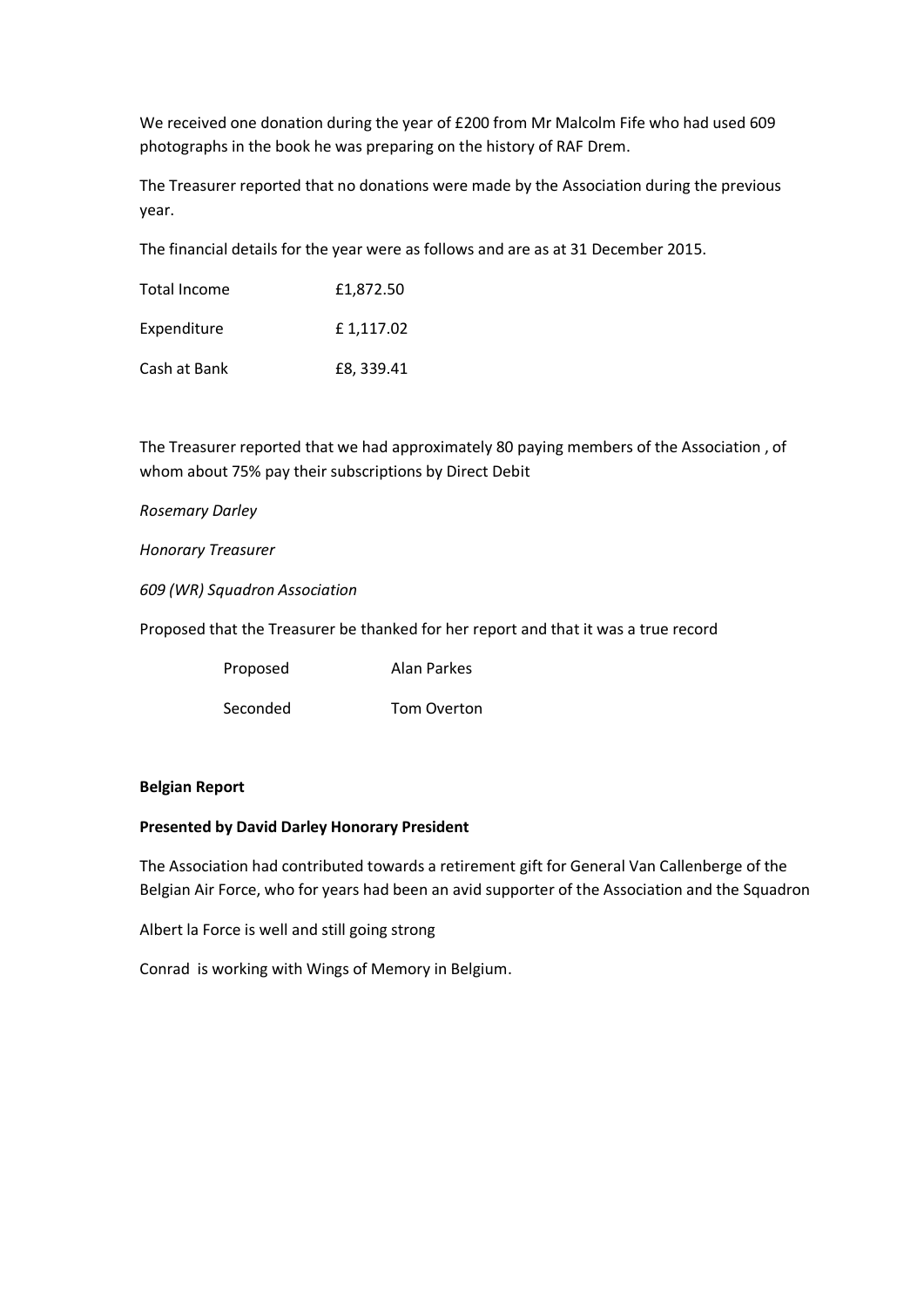## **Election of Officers**

The Chairman proposed that the Committee be enlarged by the addition of new members:

**Newsletter Editor Adelle Hudson**

Proposed Jeff Metcalfe

Seconded Dez Robinson

**New Secretary Sarah Mcghin**

Proposed Jeff Metcalfe

Seconded Hugh Mulligan

**Squadron Representative L/Cpl John Carruthers**

Propoese Jeff Metcalfe

Seconded Alan Parkes

Current Committee along with the new additions to stand as is until next AGM.

| Proposed | Alan Parkes             |
|----------|-------------------------|
| Seconded | <b>Maurice Farrelly</b> |

Alan Parkes raised the issue of cover if the new Secretary was absent due to deployment/detachment, it was decided that there were enough member's willing to stand in as cover should this happen.

Alan Parkes proposed 1 year Free membership for serving Squadron members

## **Any other Business**

The Chairman proposed a concentrated effort over the next 12 months to attract new mebers:

Consider the following:

- 1. The newsletter to be in electronic format online.
- 2. Look at the "Lost Generation" 1957 199 Squadron members, make a concerted effort capture past Squadron members from the 1999 – 2005 era.
- 3. Upgrading of the website to bring it up to date.
- 4. He requested that those members who were in touch with ex-squadron members from that period contact